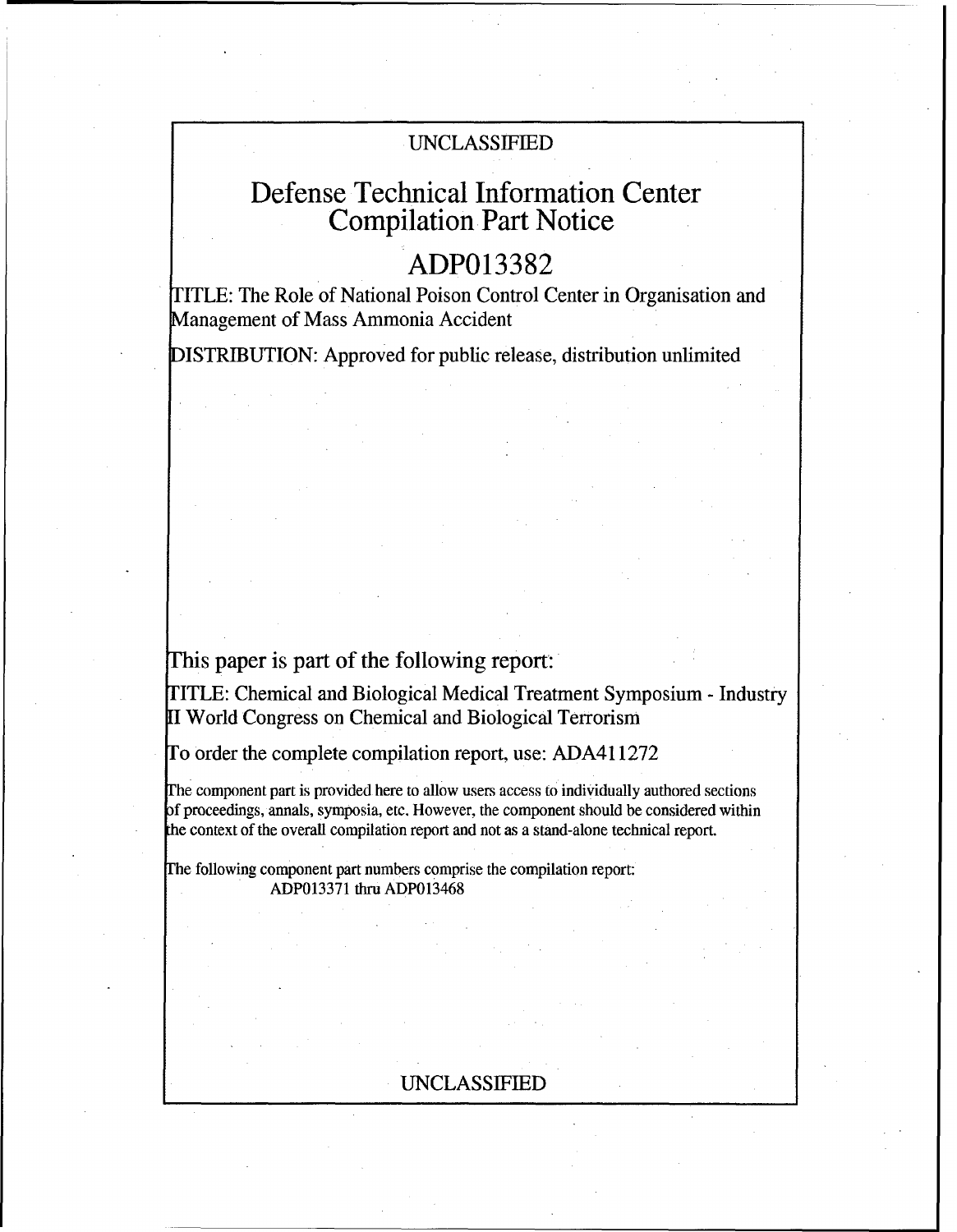## 12. **THE** ROLE OF **NATIONAL POISON** CONTROL **CENTER IN ORGANISATION AND MANAGEMENT** OF **MASS** AMMONIA **ACCIDENT**

Slavica Vucinic, Dragan Joksovic, Veljko Todorovic, Zoran Segrt, Jasmina Jovic-Stosic, Danica Srnic, Olivera Potrebic, Dragana Djordjevic, Milos P. Stojiljkovic

National Poison Control Centre, Military Medical Academy, Cmotravska 17, 11002 Belgrade, Yugoslavia

#### INTRODUCTION

Despite the frequent occurrence of incidents involving hazardous materials, organisation and management still pose some specific problems in chemical disasters. Most hospitals with emergency care are not fully prepared to handle contaminated or poisoned patients, which may have important impact on the outcome of poisoning (1). Following a hazardous chemical accident, providing early effective care to victims depends on the nature of the accident, the number of victims affected, the availability of medical care, the coordination of rescue teams and medical treatment. Poison Control Centres must have a crucial role in all phases of the disaster management.

#### **METHODS**

The objective of this paper is to review the role of the National Poison Control Centre (NPCC) in organisation and management of mass ammonia poisoning. It is an account of team work and experience in medical management of poisoning which was applied for the first time in such a major accident.

### **RESULTS**

The accident happened on May  $27<sup>th</sup>$  1998 at 14:00 hrs in Belgrade's suburb Borca, when a road tanker with 5 tones of ammonia exploded. A cloud of ammonia gas spread over the vast area causing mass exposition of local residents and wokers of "Lika system", a company located nearby. A man who was standing beside the truck was killed in the explosion. The Units of Urgent Medical Aid and Police Department were the first on the spot and before contacting NPCC, which is why it did not participate in the first phase of organisation of medical management. The duty physician in NPCC was informed at 14:40 hrs of the accident: He suggested that majority of victims should be transported to the Centre. Considering the fact that it was still the working hour, none of the staff left the hospital. A previously prepared plan regarding chain of command with triage physicians, a nurse in charge and the emergency staff call-up plan was put into motion. Additional hospital beds were provided by discharging from the Clinic of Toxicology and two other clinics of Military Medical Academy the patients who were hospitalised for various diagnostic interventions. Those patients who demanded further treatment were transfered to the Military Medical Centre. Additional supplies of drugs and other materials were provided. The patients started to arrive one hour after the accident and untill 22:00 hrs 98 patients were brought in. The Emergency Centre was not used for triage process because the number of patients was significant and they could overload and interfere with the care of severely poisoned patients. The entry for rapid access to triage and a separate, for that occasion specially formed area, near the entrance, for refreshment, observation and treatment of mild poisoning, was designated. Severely poisoned patients with vital threat were hospitalised immediately at the Clinic of Toxicology and Clinical Pharmacology. After admitting them, decontamination and copious eyes washing with isotonic saline were performed. During the next two days 45 patients with similar complaints reported to the Centre, so that total number of treated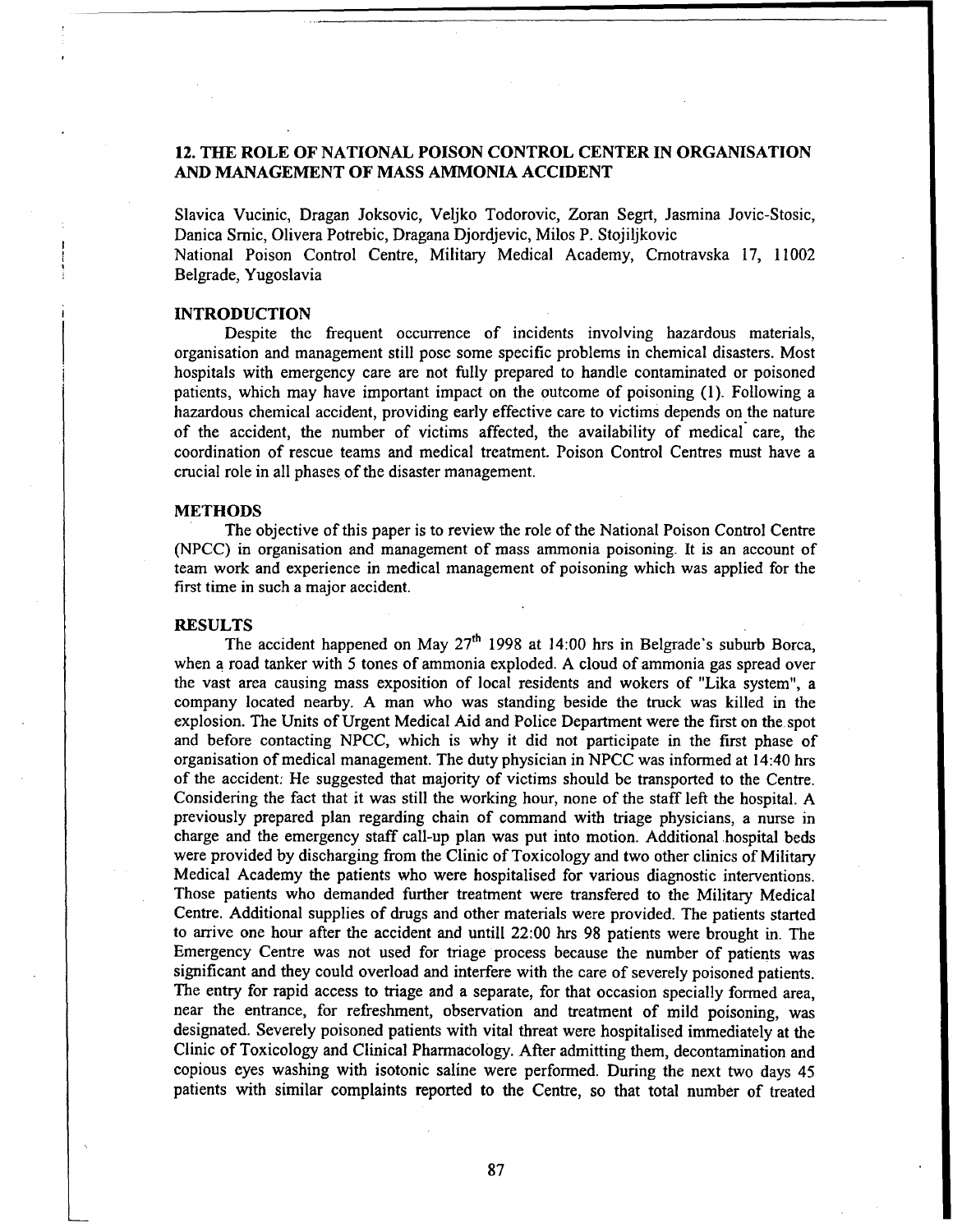patients with exposition or poisoning was 143, of which 54 were hospitalised. After first examination and triage, all the patients received a single dose of methylprednisolone (80 mg) *im* or *iv*. After six hours of observation 46 patients with mild poisoning or exposition only were discharged from the hospital. They remained under control during the period of one month on the outpatient basis. According to the severity of poisoning, hospitalised patients were divided into groups: mild (22 patients), moderate (13 patients) and severe poisoning (19 patients).

The majority of patients with mild poisoning had signs and symptoms of mild irritation of the upper respiratory tract (caughing, breathlessness, mild dyspnoca, mild bronchospasm, conjuctival hyperaemia). Those with moderate poisoning had prolonged caughing, chest tightness, carbonaceus sputum, wheezing and hypoxaemia requiring extra oxygen. Five of those patients had normal chest radiography and the rest bronchovascular markings. One of them had pneumonia. In patients with severe poisoning manifest respiratory insufficiency (due to severe bronchospasm, laryngeal obstruction due to pulmonary oedema, pneumonia), severe burns of eyes and skin were confirmed. Nine of them developed pulmonary oedema 6 hrs post exposure. In one of them oedema was a consequence of cardiac failure. Three patients had acute respiratory distress syndrome (ARDS) on admission and of those 2 were intubatcd and placed on mechanical ventilation (MV) with positive endexpiratory pressure. One of them deceased on the  $6<sup>th</sup>$  day. Autopsy revealed severe hacmorrhagic pulmonary oedema, bronchial mucosa destruction and multiple capillary thrombi. Second patient on MV developed pneumonia and pulmonary thromboembolism. **He** was hospitalised during the next 60 days and when discharged he still had restrictiveobstructive disturbances and mild hypoxaemia. His follow-up confirmed the development of pulmonary fibrosis.

Treatment included support of airway patency, frequent airway suction of bronchial and pulmonary secretion, application of humidified oxygen, intravenous fluids, bronchodilators, antibiotics and corticosteroids. For those with severe poisoning high doses of methylprednisolone (1.5-2.0 g) were administered in order to prevent the development of pulmonary oedema. They were reduced during next 72 hrs as the risk of oedema diminished. All patients but one survived. Hospitalization lasted for 2-60 days. Longterm follow-up confirmed sequelae in two patients. One of them had bronchial hyperreacitivity and pulmonary fibrosis and other patient had chronic obstructive bronchitis and cataract (Table 1).

### **DISCUSSION**

Since the early 1980s several chemical disasters involving release of toxic substances and mass poisonings have focused the attention of different services on enchancing safety in processing, handling and storage of dangerous chemicals and other hazardous industrial materials. The terrorist sarin attack in Tokyo subway in March 1995 showed that using the highly toxic agents by terrorist is feasible now and indicated the need for careful planning of organisation and management of accidents (2). Medical management of major chemical accidents requires a close collaboration between rescuers (on site and in hospital) and the Poison Control Centre, which toxicological databases and risk assesment software are integrated in management to support information sharing. According to the 1995 World Disaster Report, chemical accidents that put general public and environment into a serious danger rank  $10^{th}$ , just after epidemics (3). Close communication with the public, emergency care facilities, other authorities and the media play a key role in each step. In 1985 Major Accident Reporting System was established by the Comission of the European Community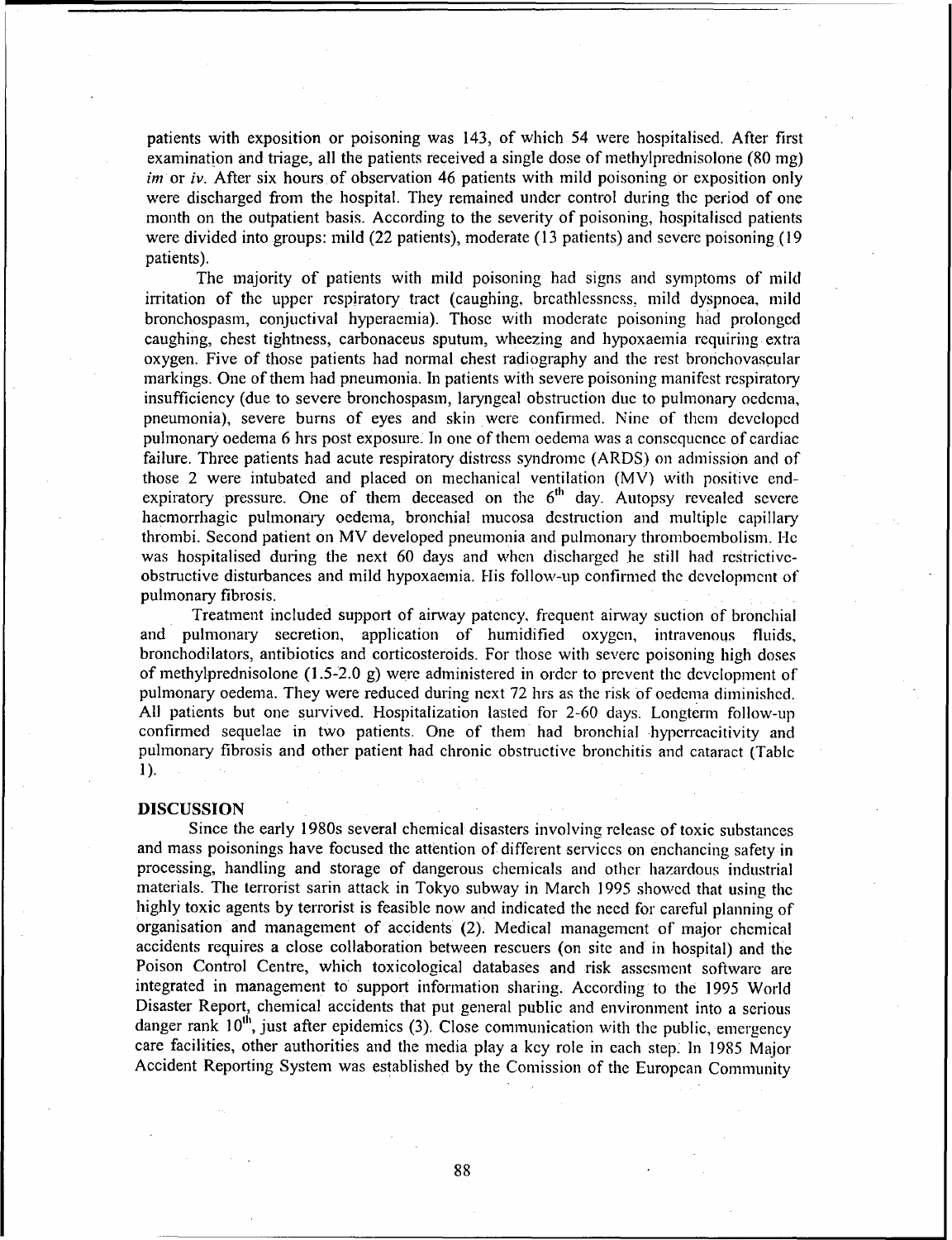(4). There are no published data about chemical accidents in Yugoslavia and this accident with mass poisoning is the first that we are aware *of.*

This paper explains how the National Poison Control Centre responded to such a situation from the viewpoint of accident management, the problems encountered and how they were solved. The NPCC participated actively for the first time in massive ammonia accident. Ammonia, a common industrial and household chemical, has a characteristic odour, which is a warning of exposure. After the accident the, first on the scene were units of Urgent Medical Aid and Police Department and they transported the majority of victims to NPCC. Thinking that ammonia is not a chemical with serious potential for contamination, as chemical carcinogens and pesticides are, they were not properly equipped so several rescuers were poisoned, but fortunately mildly. After first triage on spot, patients were transported to NPCC, where final triage was accomplished.

Clinical presentation of ammonia poisoning is characteristic, with respiratory irritation ranging from mild to severe pulmonary disturbances including ARDS. The mechanism of poisoning is explained by high water solubility of ammonia, which produces ammonium hydroxide that, along with excessive local heating caused by this chemical reaction, lead to mucosal destuction and alkaline bums. Contact with skin can cause bums and vesication, irritation of eyes, conjuctivitis and pharyngitis. It is absorbed in the upper respiratory tract, but exposure to highly concentrated gas or prolonged exposure may cause tracheobronchial or pulmonary inflammation. Exposure to high concentration of any irritant gas may produce hypoxaemia analogous to that seen with exposure to the simple asphyxiants.

General approach to managing patients with ammonia exposure is support of airway patency and supportive care is the mainstay of therapy. Supplemental oxygen, bronchodilators and airway suctioning should be used if clinically indicated. It is important to reduce the inspired concentration of oxygen to bellow 50% as rapidly as possible, since patients with ammonia poisoning may be even more susceptible to oxygen toxicity, due to the depletion of endogenus antioxidant system. Early corticosteroid therapy designed to reduce the host inflammatory response provides little benefit to patients with ARDS, but it may reduce the late fibroproliferative phase. The majority of our patients with mild and moderate poisoning were exposed to ammonia gas for a few minutes. After treatment they fully recovered and none of them had sequelae. On the contrary, patients presenting with signs of severe poisoning and ARDS, had prolonged clinical course and developed sequelae. Disctinction could be made even in this group of patients, in which early onset of pulmonary oedema indicated the less severe form of poisoning and faster recovery.

All the victims were treated in NPCC, which might not be possible in the future, though statistics shows that many hospitals are not fully prepared to treat such patients. The survey of hospital-based facilities providing emergency care in the state of Washington, showed that only 44% of them reported the ability to receive any chemically exposed patient, while 70% had protocols for handling facility contamination and possible evacuation (1,6,7). However, regional medical management of chemical accidents with close cooperation with PCC is recommended because epidemiologic, laboratory and toxicological skills are needed immediately to evaluate and advise on chemical accident may not be available locally and delay an adequate medical response.

Our National Poison Control Centre consists of Clinic of Toxicology and Clinical Pharmacology, Institute of Toxicology and Pharmacology (Department of Analytical Toxicology, Department of Experimental Toxocology and Pharmacology, Toxicological Information Department) and Mobile Toxicological Unit. It has ten clinical toxicologysts who treated these hundred patients successfully during several hours. It also provided authorities and mass media with all the necessary information on ammonia during all that